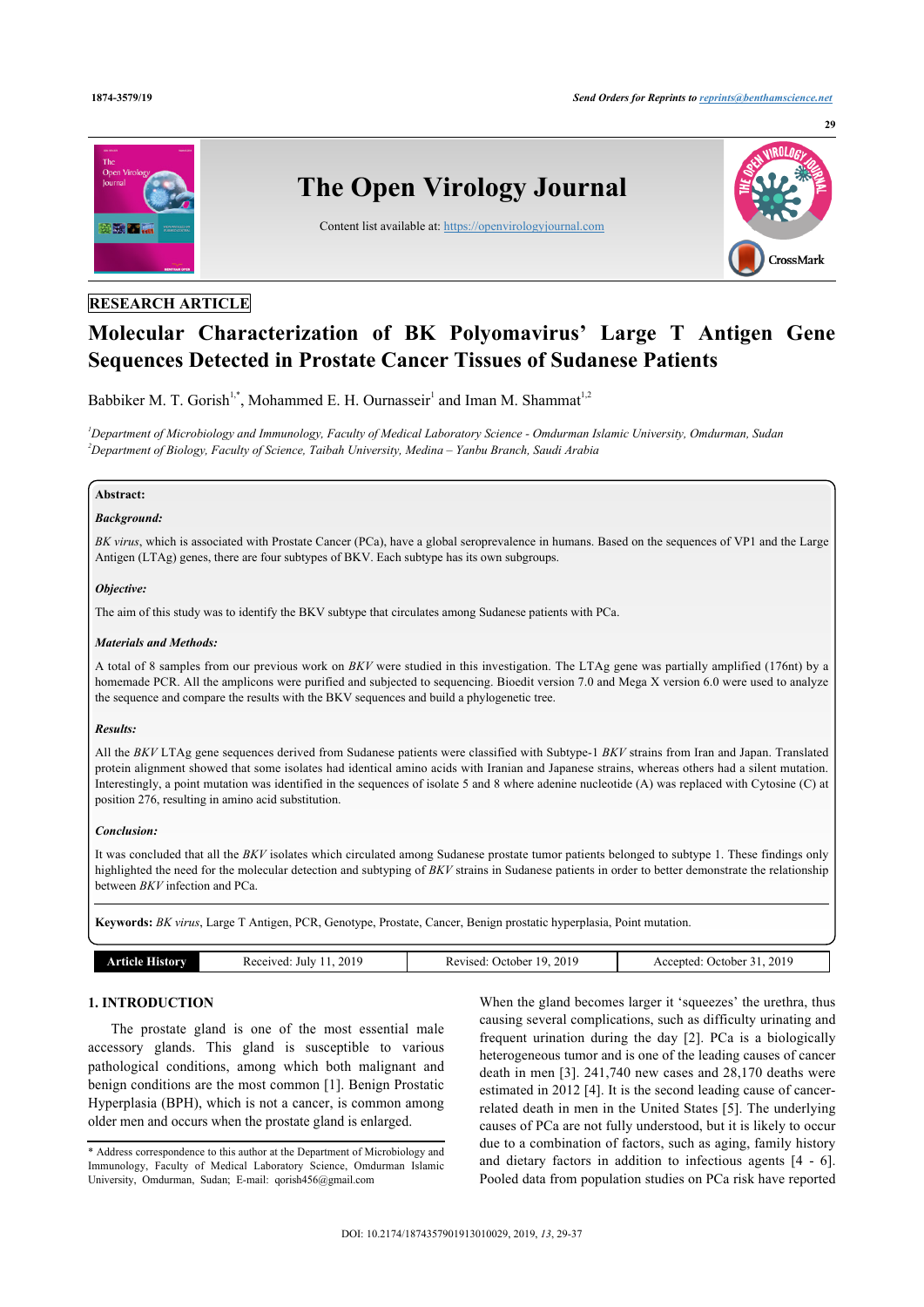an 80% increase in the risk of PCA in men with a history of prostatitis, although the detection of potential bias plays a role in it. Proliferative Inflammatory Atrophy (PIA) is common in normal and cancerous prostate and is a regenerative lesion after injury or trauma. It has been suggested that PIA is a precursor lesion of PCa and several genetic mutations have been identified in PIA, including glutathione S-transferase pi 1 (GSTP1) hypermethylation, p53 mutations, and alterations on chromosome 8 [\[7\]](#page-7-6).

Several pieces of evidence support an infectious pathway in PCa development. In particular, Sexually Transmitted Infections (STIs) have been implicated in PCa etiology in many studies. A meta-analysis of 29 case-control studies found an increased relative risk of PCa in men with a history of any STI with an odds ratio of 1.5 and 95% Confidence Interval (CI), (1.3-1.7). Several sexually transmitted organisms have been detected in the prostate, including *Neisseria gonorrhoeae, Chlamydia trachomatis, Trichomonas vaginalis, Treponema pallidum, human papillomavirus*, *herpes simplex virus*, and *human herpesvirus type 8*. Serum antibodies against *herpes simplex virus* and *Trichomonas vaginalis* in men have been associated with PCa risk, whereas the presence of the DNA of *human papillomavirus* in prostate tissues has also been associated with the risk of PCa [[8](#page-7-7)]. Infectious agents may lead to cancer by several potential mechanisms. Although, direct cellular transformation can occur by viruses, several changes in the tissue microenvironment can occur if a chronic inflammatory state is reached after the infection. These include damage due to reactive oxygen species along with cytokineinduced angiogenesis and cellular proliferation, all of which may be involved in carcinogenesis [\[9\]](#page-7-8).

The physiopathology of BKV-induced inflammation and the role of a cofactor in prostate and other cancers can be summarized by the fact that BKV T antigens, such as JCV, display multiple functions which alter the normal physiological metabolism of cells, ultimately leading to immortalization and neoplastic transformation. The main property of Tag in relation to the transformation and oncogenicity is its ability to bind and block the functions of tumor suppressor proteins p53 and pRB family (p105 RB1, p107 and p130 RB2). BKV Tag also induces numerical and structural chromosomal alterations in human embryonic fibroblasts, characterized by gaps, breaks, dicentric and ring chromosomes, deletions, duplications and translocations. Chromosome damage in human cells transfected with BKV early region was evident before the appearance of immortalization and the morphologically transformed phenotype [\[10](#page-8-0) - [13\]](#page-8-1).

The human *BK polyomavirus* is a member of the *polyomavirus* family. The virus has an icosahedral shaped capsid which is unenveloped, measuring about 40-50 nm. The capsid encloses a circular double-stranded DNA genome of approximately 5100 nucleotides coated by host-cell histones [[14\]](#page-8-2). The virus was first isolated from the urine of a renal transplant patient in 1971 [[14\]](#page-8-2) and infects almost 90% of the human population worldwide. It rarely causes diseases in immune-competent individuals and resides in a subclinical persistent state in the urinary tract of healthy individuals and reactivates in immunosuppressed transplant patients, in whom

it is associated with certain diseases, such as hemorrhagic cystitis and *polyomavirus* nephropathy [\[15](#page-8-3)]. Urinary shedding has been reported to occur asymptomatically and intermittently in healthy individuals [\[16](#page-8-4)].

The genome of *BKV* is divided into two transcriptional regions called early and late regions in addition to the third non-transcriptional region called the regulatory region. The genome of a typical *BK polyomavirus* codes for between 5 and 9 proteins, two from the early region and the rest from the late region. The early region is transcripted by the host cell's RNA polymerase II and codes for two proteins, the small and large tumor antigens, produced by alternative splicing [\[17\]](#page-8-5). The Large Tumor Antigen (LTAg) is expressed early in the infectious cycle and is essential for virus proliferation. It is about 600-800 amino acids in length containing four wellconserved protein domains as well as several intrinsically disordered regions. The antigen has two primary functions, both related to virus replication. Its first function is to unwind the viral DNA and prepare it for replication, while the second is to destroy the cell cycle by interaction with the host cell protein. In addition, the LTAg promotes cellular transformation by interfering with the tumor suppressor functions of Rb, p107, p130, and p53 (Fig.**1**)[[17](#page-8-5) - [19\]](#page-8-6). Another protein that is expressed early in the *BKV* infectious cycle is the small Tumor Antigen (TAg). Unlike the LTAg, it is not essential for viral replication, instead it induces tumorogenesis and promotes anchorage-independent growth of transformed cells by interaction with the cell protein phosphatase 2A (Fig. **[1](#page--1-0)**) [\[18](#page-8-7), [19\]](#page-8-6)



**Fig. (1).** Genome structure of *BKV*. The transcription of both early and late coding regions proceeds in a bidirectional way from the Origin of Replication (ORI) within the Noncoding Control Region (NCCR). The transcriptional splicing regions are represented by dashed lines. The late coding regions encode structural proteins (VP1, VP2, and VP3), while the early coding regions transcribe the tumorigenic proteins (LTA and STA). The late coding regions also encode the nonimmunogenic Agno protein. The expression of miRNA complementary to the 3= end of LTA has been shown to be involved in replication control of *BKV* (36).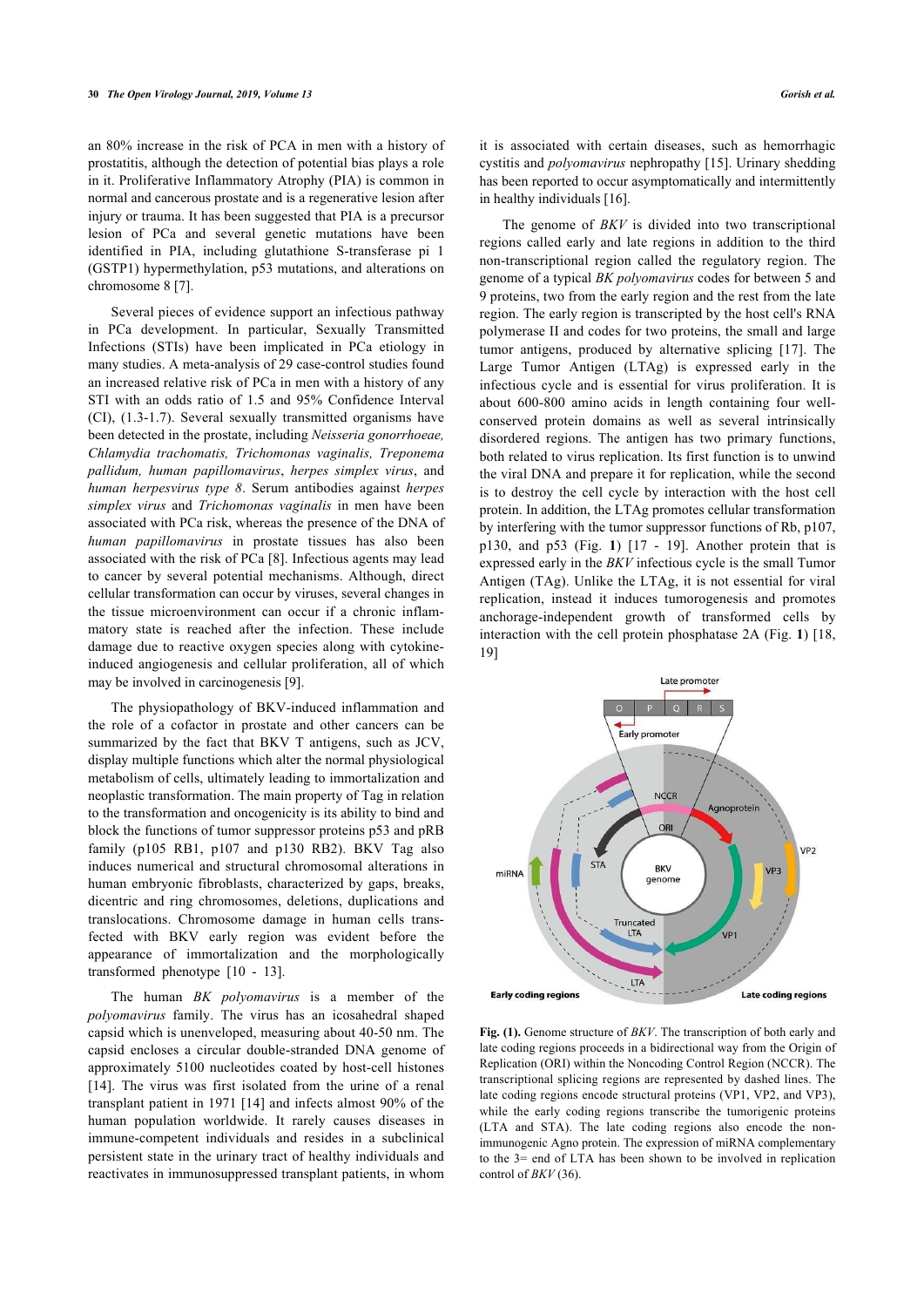#### *Molecular Characterization of BK Polyomavirus The Open Virology Journal, 2019, Volume 13* **31**

The first genotyping schema for *BKV* described by Jin *et al*. in 1993 was based on a very short segment of the VP1 gene (nucleotides 1744 to 1812). However, phylogenetic trees based on LTA sequences were introduced and validated recently [[20](#page-8-8)]. The International Committee on Taxonomy of Viruses currently classifies *polyomaviruses* primarily according to the sequence identity of their LTag genes. This system has been questioned by phylogenetic studies suggesting that the evolutionary history of LTag and major capsid protein VP1 is divergent and that some modern *polyomaviruses* represent chimeric lineages[[18,](#page-8-7) [19](#page-8-6)]. Based on the serological and genotyping method, the *BKV* isolated from various locations of the world is categorized into four subtypes [[21\]](#page-8-9). Subtype I is the most dominant and has a worldwide distribution, followed by subtype IV which is mostly isolated from East Asia. However, subtypes II and III have low frequencies compared to the others [\[22\]](#page-8-10). In addition, the phylogenic investigations revealed that there were four subgroups of subtype I, subgroups  $1/a$ ,  $1/b-1$ ,  $1/b2$  and  $1/c$ . While, Subtype IV is divided into six subgroups, 4/a-1, 4/a-2, 4/b-1, 4/b-2, 4/c-1 and 4/c-2 [[21\]](#page-8-9).

In Sudan, the relationship between viruses and cancer has been studied in only a limited studies [\[23](#page-8-11), [24](#page-8-12)]. In our previous study, the existence of the relationship between BKV and prostate cancer was determined[[25](#page-8-13)] and the molecular characterization of BKV was described because only a few researchers have addressed *BKV* Subtypes.However, most previous studies have focused only on the isolates related to BKV nephropathy. The effect of each subtype on the clinical implications had previously been highlighted by various researchers [\[26](#page-8-14), [27\]](#page-8-15). Some researchers have reported that the characterization of the genetic mutations of BK virus ge may have biological and clinical effects[[28](#page-8-16)]. Thus, our study attempted to determine the phylogenetic characterization of *BKV* strains among Sudanese patients with a prostate disorder, such as prostate cancer and benign prostatic hyperplasia.

#### **2. MATERIALS AND METHODS**

#### **2.1. Overall Design**

A cross-sectional study was carried out based on the samples from our previous work on *BKV* to determine the phylogenetic characterization of *BKV* strains among Sudanese patients with a prostate disorder, such as prostate cancer and benign prostatic hyperplasia.

# **2.2. Study Population**

A total of 8 samples from our previous work on *BKV* were studied in this investigation[[25](#page-8-13)]. These samples were randomly selected from 21 positive samples. Samples 1 to 5 were obtained from PCa patients, while samples 6 and 7 were taken from BPH patients as well as one urine sample from a patient with BPH. All the patients were referred to central hospitals in Khartoum. Each test was done considering one sample as one patient.

#### **2.3. Data Collection**

An interviewer administered questionnaire was used to ask participants about their demographic, socioeconomic, and geographical afflation, cadmium contact, alcohol consumption, cancer grade along with detailed contact information for the communication of result and subsequent treatment if necessary.

# **2.4. Ethical Statement**

Before conducting the study, the proposal of the study was ethically approved by the ethical committee of Omdurman Islamic University and the Ministry of Health. After that, informed consent from each patient and permission from the general managers of the hospitals were obtained.

#### **2.5. Large T Antigen Gene as a Target for BKV Molecular Characterization**

The first genotyping schema for *BKV* described by Jin *et al*. in 1993 was based on a very short segment of the VP1 gene (nucleotides 1744 to 1812). While phylogenetic trees based on the LTA sequences were introduced and validated recently [[20](#page-8-8)]. The International Committee on Taxonomy of Viruses currently classifies *polyomaviruses* primarily according to the sequence identity of their LTag genes. This system has been questioned by phylogenetic studies suggesting that the evolutionary history of LTag and major capsid protein VP1 is divergent and that some modern *polyomaviruses* represent chimeric lineages[[18](#page-8-7), [19](#page-8-6)]. Therefore, the standard *BKV* subtyping and subgrouping was based on the phylogenetic analysis of 170 fragments within VP1 and Large T antigen genes (nucleotides 1564 to 2215 and 171 3021 to 3715, respectively)[[29,](#page-8-17) [30](#page-8-18)].

However, in our study, only the Large T antigen gene amplification product (176 bp) is utilized in order to confirm the *BKV* isolates and to construct a simple phylogenetic tree that will give an idea about the subtypes which circulate in Sudanese patient with a prostate disorder, such as prostate cancer and benign prostatic hyperplasia. Unfortunately, subgroups of the *BKV* subtypes were not recognized in this study as the study was based only on the LTAg gene to conduct the phylogenetic analysis. The *BKV* subgrouping will be a very interesting topic for future studies.

# **2.6. Viral DNA Extraction from Tissue Biopsy and Urine Specimens**

About 25 mg of each tissue sample was incubated in lysis buffer (20 ul proteinase K (200 mg/ml) and 5ul of RNAase A). The DNA extraction was performed by the DNeasy® Tissue Kit (QIAGEN Company) according to the manufacturer's instructions and stored at -80 ºC until further analysis. The quality of DNA was checked using the Nano-drop test. On the other hand, one ml of urine sample was incubated in lysis buffer (20 µl proteinase K (200 mg/ml) and 5µl of RNAase A). The DNA extraction was performed by the DNeasy® Urine Kit (QIAGEN Company) according to the manufacturer's instructions and stored at -80ºC until further analysis.

#### **2.7. Target Large T Antigen Gene Amplification**

*BK* viral early gene region (Large T antigen region176bp) was amplified in a master mix reaction with a volume of 25μl containing 5 μl of DNA sample and 1µl of specific forward and reverse primer for primer F: 5′-AGTCTTTAGGGTCTT CTAC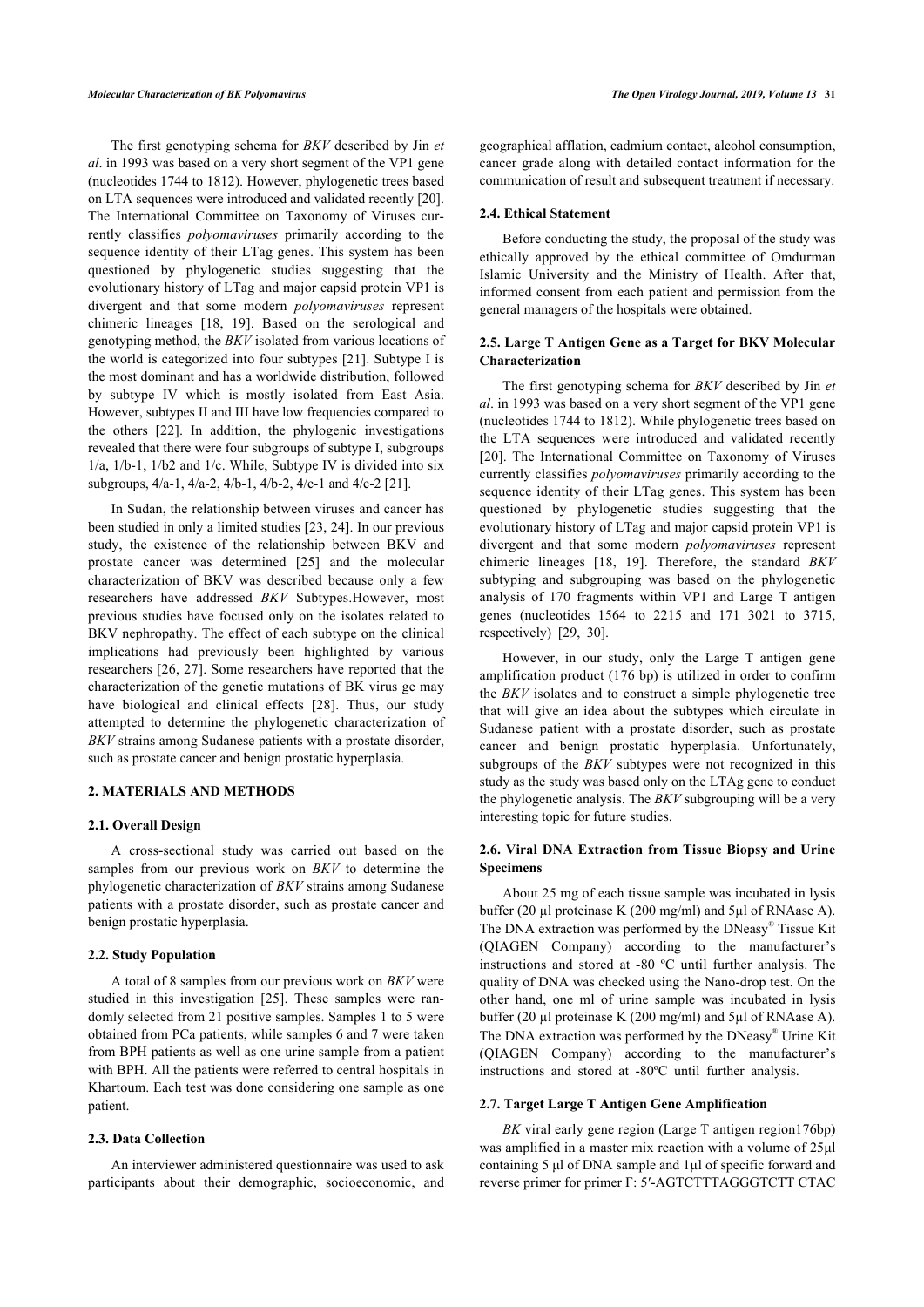C-3′ and *BK*127-R: 5′-GGTGCCAACCTATGGA ACAG-3′ [[30\]](#page-8-18). and was completed to 25µl with 13 µl distilled water. The amplification was done by using a TC-3000 conventional PCR Thermal Cycler (USA), completing 40 cycles of denaturation at 94°C for 1 min followed by initial denaturation at 94°C for 5 min, annealing at 55°C for 1 min, extinction at 72°C for 2 min and a final extension at the same temperature for 5 min. Finally, the conventional PCR products were subjected to gel electrophoresis (2% agarose gels) to visualize the band of the amplified target gene region with ethidium bromide (0.5 μg/mL) for 30 min in a UV-gel documentation system. The purified *BKV* genome of the Dunlop strain was used as a positive control, while distilled water was used as a negative control in each PCR run. The primer design and PCR protocol were implemented following the procedure used by Ibrahim *et al*. in 2016 [[30\]](#page-8-18).

# **2.8. Purification of the DNA Product Before the Sequencing Process**

The success of automated sequencing critically depends on having a high purity template in the correct concentration. Therefore, the PCR products (Fig. **[2](#page--1-0)**) were purified by using a Gel Extraction Kit to remove all the unwanted elements from our template. This step was preceded by the detection of PCR template on a gel to confirm the presence of a specific product with an accurate amount. DNA purification was performed according to the standard guidelines of the Macrogen PCR product purification kit (supplied Macrogen, Inc. Korea).



**Fig. (2).** Conventional PCR Result. The products visualized by electrophoresis on ethidium bromide-stained 2% agarose gel. Lane M: low molecular weight marker DNA (100 bp MBI Fermentas) lane 1 contains the negative control, Lane 7 contains the *BKV* positive control. Lanes 2,3, 4 and 6 were negative samples, lane 5 shows a *BKV* positive band (176bp).

#### **2.9. Sequencing Process**

All the purified DNA amplicons (176 bp) (Fig.**2**), including the positive control, were sent to Macrogen company (Macrogen, Inc. Korea) for direct sequencing with 10 pmol of related PCR primers bi-directionally.

#### **2.10. Bioinformatics Analysis**

The obtained nucleotide sequences of large T antigen genes were assembled manually by the Finch TV software, and the cleaned sequences were searched for sequence similarity using nucleotide BLAST (*[http://blast.ncbi.nlm.nih.gov/](http://blast.ncbi.nlm.nih.gov/Blast.cgi) [Blast.cgi](http://blast.ncbi.nlm.nih.gov/Blast.cgi)*) and Sequence Similarity Search - BLAST - *GenomeNet*. Highly similar sequences were retrieved from NCBI and subjected to multiple sequence alignment using the BioEdit. Protein translation and modeling was done online by the CPH model server-3.2 and the EXPASSY translate tools, respectively. The phylogenetic tree was generated by a maximum likelihood method using the MEGA6 program from the aligned nucleotide sequences. The statistical robustness and reliability of the branching order within each phylogenetic tree were confirmed by applying bootstrap resampling  $(n = 1000$ replicates). Sequences from different countries were retrieved from the gene bank and included in the generation of phylogenetic trees.

# **2.11. Quality Control**

To exclude that point mutation is not an error generated during the sequencing process and to confirm the stability of the reagent, we included a purified *BKV* genome of the Dunlop strain as a positive control and distilled water as a negative control. The positive control yielded a sequence of nucleotides that were identical to that of the gene bank *BKV*-DUN (JO2038). Briefly, the amplification of beta-globin was done for all the samples to control DNA extraction. All the experiments were carried out in a contamination-free environment.

# **3. RESULTS**

# **3.1. Patients Description**

A total of 8 samples from our previous work on the *BKV* were studied in this investigation. Samples 1 to 5 were obtained from PCa patients, while samples 6 and 7 were taken from BPH patients as well as one urine sample from a patient with BPH. Patients were aged between 62 and 74 years with an average age of  $68 \pm 2.4$  years. All the patients included were those who were referred to the central hospitals in Khartoum, three were from Central Sudan and two from the Western part. In addition, two patients were from the Northern parts and one from Southern Sudan. The histological identification Gleason scores for samples 1, 2, 3, 4 and 5 were 7, 6, 8, 7 and 8, respectively (Tables **[1](#page--1-0)** and **[2](#page--1-0)**).

**Table 1. Mean, Std. Deviation, Maximum, and minimum age / years old for all patients.**

| IN             | <b>Valid</b>   | 8 Age/ Years Old |  |  |  |  |  |
|----------------|----------------|------------------|--|--|--|--|--|
|                | <b>Missing</b> |                  |  |  |  |  |  |
| Mean           |                | 68.0000          |  |  |  |  |  |
| Std. Deviation |                | 4.40779          |  |  |  |  |  |
| Minimum        |                | 62.00            |  |  |  |  |  |
| Maximum        |                | 74.00            |  |  |  |  |  |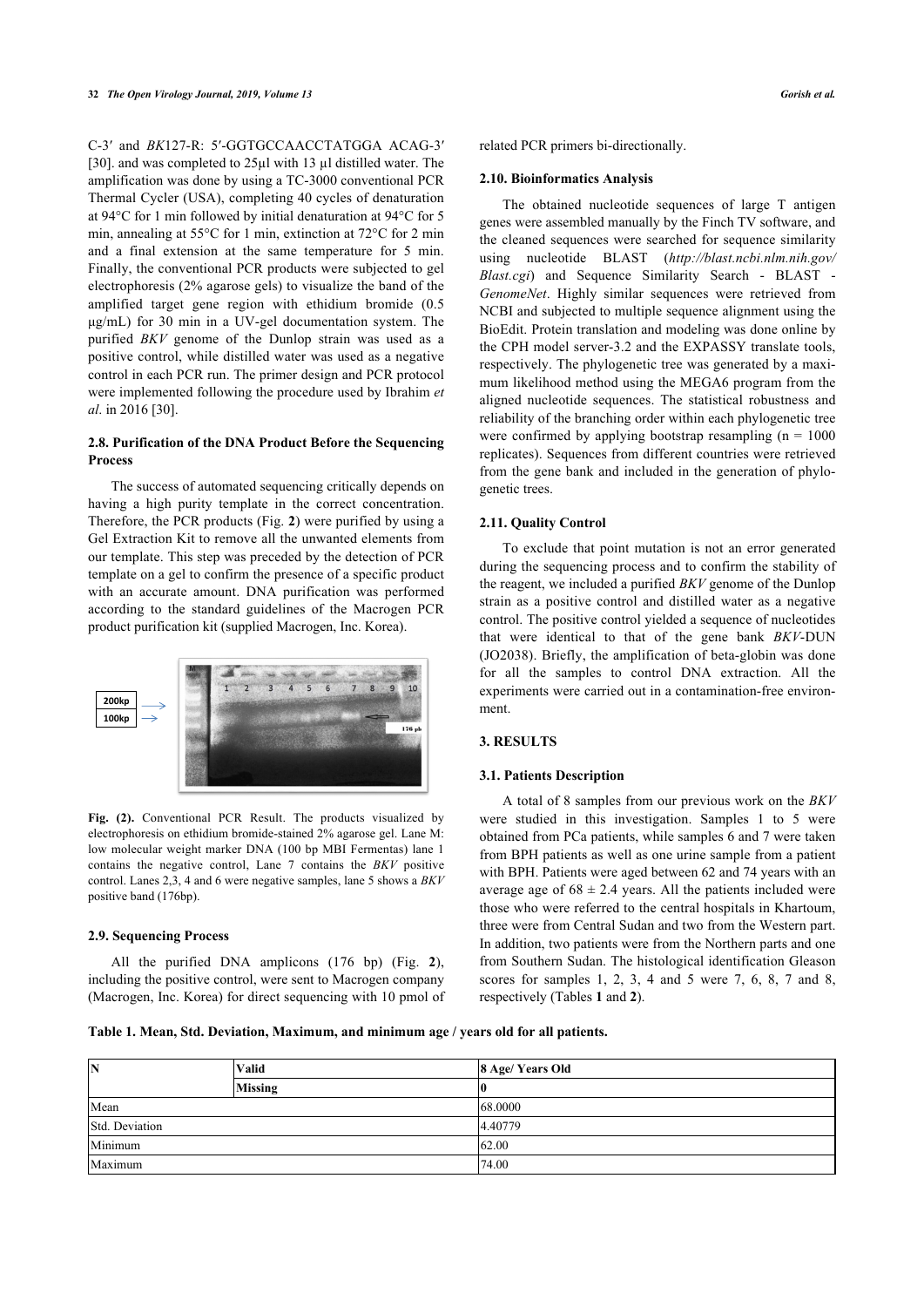| <b>Isolate No</b> | Age | $G.A^*$                                                | $P.T^*$ | $Cad*$ | $Alcoh*$ | $G.S^*$ | <b>Presence of Point</b><br><b>Mutation</b><br>(Transversion)                                                                             | <b>Presence of</b><br><b>Silent Mutation</b> |
|-------------------|-----|--------------------------------------------------------|---------|--------|----------|---------|-------------------------------------------------------------------------------------------------------------------------------------------|----------------------------------------------|
|                   | 62  | Central region                                         | $PCa*$  | No.    | No       |         |                                                                                                                                           |                                              |
|                   | 66  | Central region                                         | $PCa*$  | No.    | Yes      | 6       |                                                                                                                                           | $\ddot{}$                                    |
|                   | 71  | Northern region                                        | $PCa*$  | No.    | No       | 8       |                                                                                                                                           |                                              |
| 4                 | 65  | Western region                                         | $PCa*$  | No.    | Yes      | 7       |                                                                                                                                           |                                              |
|                   | 73  | Southern region                                        | $PCa*$  | No.    | Yes      | 8       | $\overline{+}$                                                                                                                            |                                              |
| 6                 | 74  | Center region                                          | $BPH*$  | No.    | No       |         |                                                                                                                                           | $\pm$                                        |
|                   | 64  | Northern region                                        | BPH*    | No.    | No       |         |                                                                                                                                           | $\ddot{}$                                    |
|                   | 69  | Central region                                         | Urine*  | Yes    | No       |         |                                                                                                                                           |                                              |
|                   |     | $Alcoh^* = Alcohol consumption, G.S^* = Gleason Score$ |         |        |          |         | $G.A*$ = Geographical affiliation P.T* = patient type PCa* = Prostate cancer BPH* = benign prostatic hyperplasia, Cad* = cadmium contact, |                                              |

# **Table 2. Patients' details description.**

# **3.2. Blasting Result**

BLAST nucleotide search revealed that isolates 1, 3 and 4 had a 100% nucleotide identity with some of the band gaps with *BKV* isolates from Iran, Japan, Germany, USA and Zambia, having a GenBank accession number of GU130546.1, LC185075.1, NC\_025892, CAP-m9-USA-AY628233, and NC\_025896, respectively (Table**3**). While the rest of the isolates had a 99% degree of similarity in the nucleotides with the USA isolate, which had a GenBank accession number of NC\_001538 (Table**4**). Multiple sequence alignment of translated protein showed that isolates 1, 3 and 4 had identical amino acids with Iran, Japan, Germany, USA and Zambia, which had a GenBank accession number of GU130546.1,

LC185075.1, NC\_025892, CAP-m9-USA-AY628233 and NC\_025896, respectively (Tables**3** and**5**). Moreover, the result identified a silent mutation within the nucleotide sequences of isolates 7, 6 and 2 at positions 262, 264 and 261, respectively. Once the type of mutation was silent, these isolates (2,6 and 7) were considered as identical amino acid sequences with the USA *BKV* isolate (GenBank accession number NC\_001538) (Tables **[4](#page--1-0)** and **[6](#page--1-0)**). The most remarkable result that emerged from our data was the detection of a point transversion mutation in the sequences of isolates 5 and 8, where nucleotide adenine (A) was replaced by Cytosine (C) at position 276 which changed the codon AAC to ACC resulting in the replacement of amino acid Asparagine (N) by Threonine (T) at position 253 (Tables **[4](#page--1-0)** and **[6](#page--1-0)**).

**Table 3. Multiple nucleotide sequence alignments. The alignments were performed using the Clustal W2 sequence alignment method through MEGA X program. The table showed the identical nucleotide sequence alignment between** *BKV* **isolates 1,3,4 of prostate cancer and isolates from different country in the world with the presence of some gaps.**

|                 | 70                       |                 |                          |                          |                          |                          |                          | $\mathbf{r}$<br>$\mathbf{r}$ |        | 80                       |         |                          |        |                          |                          | $\mathbf{r}$<br>$\cdot$  |                          |        | 90                       |                          |                          |         |
|-----------------|--------------------------|-----------------|--------------------------|--------------------------|--------------------------|--------------------------|--------------------------|------------------------------|--------|--------------------------|---------|--------------------------|--------|--------------------------|--------------------------|--------------------------|--------------------------|--------|--------------------------|--------------------------|--------------------------|---------|
| Germenync025892 | G                        |                 |                          |                          | G                        | G                        |                          | A                            | A      |                          |         | A                        |        | G                        | A                        | A                        |                          | G      | A                        | A                        |                          | A       |
| cap m9us628233  |                          | $\sqrt{ }$<br>◡ |                          |                          | $\sim$                   | $\overline{\phantom{a}}$ |                          | T                            |        | $\sim$                   | A       |                          | $\sim$ |                          |                          |                          |                          |        | ٠.                       | G                        |                          |         |
| jpan lc185075.1 |                          |                 | A                        | $\sim$                   | m                        | $\overline{\phantom{a}}$ | $\sim$                   | $\bullet$                    | $\sim$ | $\cdot$                  | $\cdot$ | $\sim$                   | $\sim$ |                          | $\overline{\phantom{a}}$ | $\overline{\phantom{a}}$ | $\overline{\phantom{a}}$ | $\sim$ | $\cdot$                  | $\sim$                   | $\overline{\phantom{a}}$ | $\cdot$ |
| iran 130546.1   | $\overline{\phantom{a}}$ | $\sim$          | $\overline{\phantom{a}}$ | $\sim$                   | m                        |                          | $\overline{\phantom{a}}$ | $\overline{\phantom{a}}$     | $\sim$ | $\sim$                   | $\sim$  | $\overline{\phantom{a}}$ | $\sim$ | $\overline{\phantom{a}}$ | $\overline{\phantom{a}}$ | $\sim$                   | $\cdot$                  | $\sim$ | $\overline{\phantom{a}}$ | $\overline{\phantom{a}}$ | ٠.                       | $\sim$  |
| zambianc02586   |                          | $\sim$          | $\overline{\phantom{a}}$ | $\overline{\phantom{a}}$ |                          |                          | $\overline{\phantom{a}}$ | $\overline{\phantom{a}}$     | $\sim$ | $\cdot$                  | $\cdot$ | $\overline{\phantom{a}}$ | $\sim$ | $\overline{\phantom{a}}$ | $\overline{\phantom{a}}$ | $\sim$                   | $\overline{\phantom{a}}$ | $\sim$ | $\overline{\phantom{a}}$ | $\overline{\phantom{a}}$ | $\bullet$                | $\cdot$ |
| isolate1        | $\sim$                   | -               |                          |                          | $\overline{\phantom{a}}$ |                          | $\overline{\phantom{a}}$ | $\overline{\phantom{a}}$     | -      | $\sim$                   | $\sim$  | $\overline{\phantom{a}}$ | $\sim$ |                          | $\blacksquare$           | -                        |                          |        | $\overline{\phantom{a}}$ |                          |                          |         |
| isolate3        | $\sim$                   | -               |                          | $\cdot$                  | $\overline{\phantom{a}}$ | $\overline{\phantom{a}}$ | $\overline{\phantom{a}}$ | $\overline{\phantom{a}}$     | -      | $\sim$                   | $\sim$  | $\overline{\phantom{a}}$ |        |                          |                          | -                        |                          |        | $\overline{\phantom{a}}$ |                          | $\overline{\phantom{a}}$ |         |
| isolate4        | $\sim$                   | -               | $\overline{\phantom{a}}$ | $\overline{\phantom{a}}$ | $\sim$                   | $\overline{\phantom{a}}$ | $\sim$                   | $\overline{\phantom{a}}$     | -      | $\overline{\phantom{a}}$ | $\sim$  | $\overline{\phantom{a}}$ |        |                          | $\overline{\phantom{a}}$ | $\overline{\phantom{0}}$ |                          | $\sim$ | ٠.                       |                          | $\overline{\phantom{a}}$ |         |

**Table 4. Multiple nucleotide sequence alignments. The alignments were performed using the Clustal W2 sequence alignment method through MEGA X program. The table describe 99% nucleotides similarity between isolates 2,5,6,7,8 and USA isolate with some point mutations that either to be silent which can be exemplified by isolate 7,6 and 2 in position 262,264 and 261 respectively or transversion mutation in isolates 5,8 which reflect a mutation in position 276 that result in Amino acid Substitution.**

|                      | 261        |                          |    |                   |                          |        |     |   |   |   | 270 |            |   |                          |   |              |   |   | 280 |    |  |
|----------------------|------------|--------------------------|----|-------------------|--------------------------|--------|-----|---|---|---|-----|------------|---|--------------------------|---|--------------|---|---|-----|----|--|
| <b>Usanc001538</b>   | <b>CEO</b> | G                        | -- | <b>CONTRACTOR</b> | ◡                        | ∽<br>◡ | A   | ◡ | ◡ | A |     | <b>CEN</b> | u | A                        | ◡ | $\mathbf{r}$ | A | v | Ð   | -- |  |
| isolate8             |            | $\overline{\phantom{a}}$ |    |                   | $\overline{\phantom{a}}$ |        | . . |   |   |   |     |            |   | $\overline{\phantom{a}}$ |   | ∼<br>◡       |   |   |     |    |  |
| isolate7             |            | ⌒<br>◡                   |    |                   |                          |        |     |   |   |   |     |            |   |                          |   |              |   |   |     |    |  |
| isolate <sub>6</sub> |            |                          |    | ⌒<br>◡            |                          |        |     |   |   |   |     |            |   |                          |   |              |   |   |     |    |  |
| isolate5             |            | A                        |    |                   |                          |        |     |   |   |   |     |            |   | $\overline{\phantom{a}}$ |   |              |   |   |     |    |  |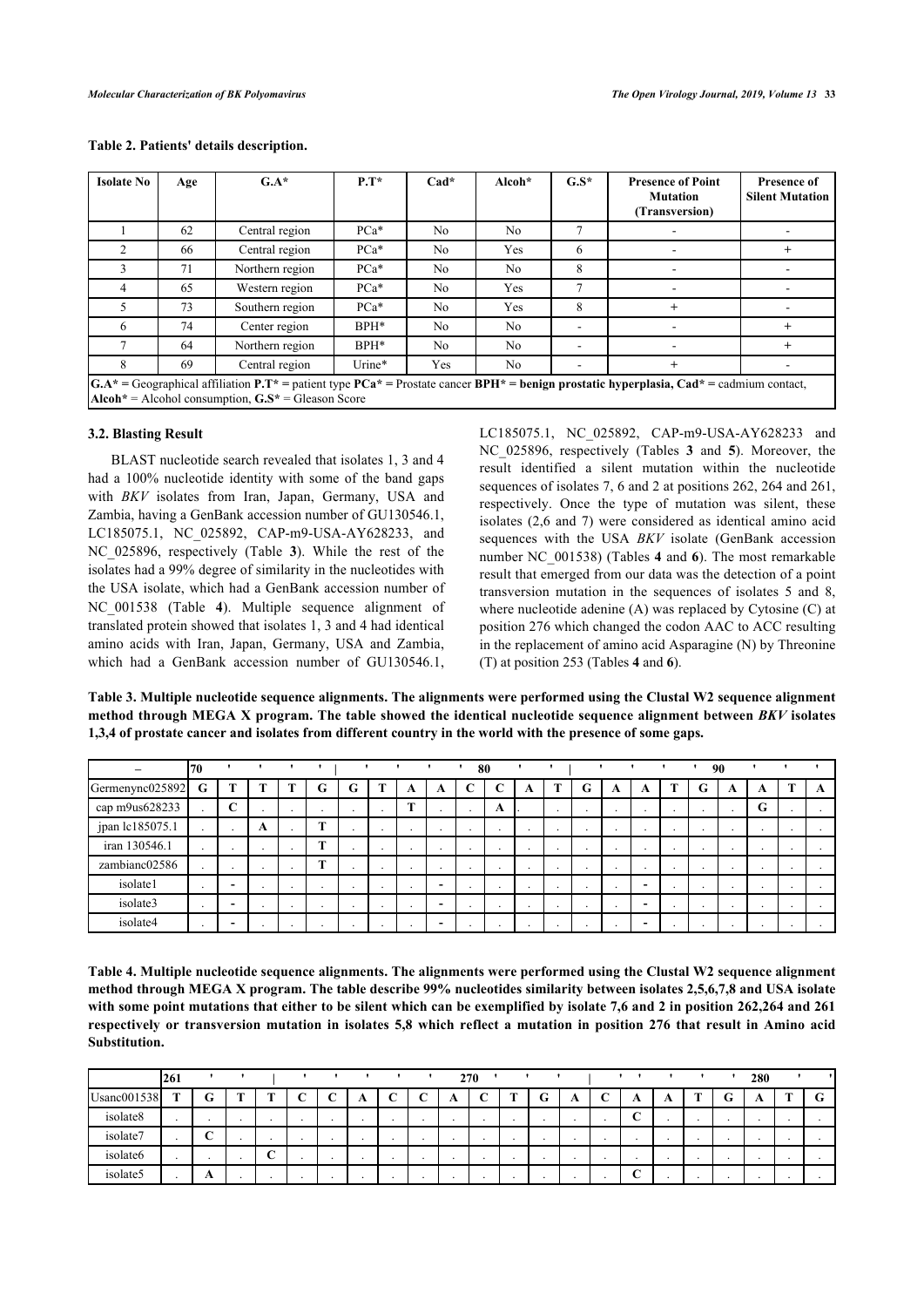*(Table ) contd.....*

|                  | 261      |  |  |  |  | 270 |  |  |  |  | 280 |  |
|------------------|----------|--|--|--|--|-----|--|--|--|--|-----|--|
| isolate?<br>1001 | л<br>. . |  |  |  |  |     |  |  |  |  |     |  |

**Table 5. Multiple sequence amino acids alignments. The alignments was done by using Clustal W2 sequence alignment method through MEGA X software. isolates 1,3 and 4 were showed an identical amino acids similarity with isolates from IRAN, JAPAN, GERMANY, USA and ZAMBIA with Gen Bank accession number of GU130546.1, LC185075.1, NC\_025892, CAP-m9-USA-AY628233 and NC\_025896 respectively.**

| <b>Isolates</b>                         | 58      |                          | 60       |             | $\cdot$                  |                          |                          |                          |         | $\mathbf{r}$ $\mathbf{r}$ |                          | 70                       |              | $\cdot$                  | $\cdots$                 |                          |                |                          |                          | 80 |
|-----------------------------------------|---------|--------------------------|----------|-------------|--------------------------|--------------------------|--------------------------|--------------------------|---------|---------------------------|--------------------------|--------------------------|--------------|--------------------------|--------------------------|--------------------------|----------------|--------------------------|--------------------------|----|
| $\left  \text{germenync025892} \right $ | Y       | ≖                        |          | ŧτ          | $\sim$<br>D.             |                          | K                        | N                        | K       | R                         |                          | O                        |              |                          |                          |                          | E              | D                        | K                        | ш  |
| cap m9usa628233                         |         | $\sim$                   | шn.      |             |                          |                          |                          | $\overline{\phantom{a}}$ |         |                           |                          |                          |              |                          |                          | $\mathbf{V}$             |                |                          |                          |    |
| jpan lc185075.1                         |         | $\overline{\phantom{a}}$ |          | $\sim$<br>O | $\overline{\phantom{a}}$ |                          | N                        |                          |         |                           | $\overline{\phantom{a}}$ | $\overline{\phantom{a}}$ |              |                          |                          | $\overline{\phantom{a}}$ | $\blacksquare$ | $\overline{\phantom{a}}$ | $\cdot$                  |    |
| iran 130546.1                           | L       |                          |          | $\sim$      | $\overline{\phantom{a}}$ | $\sim$                   | $\overline{\phantom{a}}$ | $\overline{\phantom{a}}$ |         | $\sim$                    |                          | R                        |              | $\overline{\phantom{a}}$ | $\overline{\phantom{a}}$ | ٠.                       | $\cdot$        | $\sim$                   | $\sim$                   |    |
| zambiane 025896                         |         | $\ddot{\phantom{1}}$     |          |             | $\overline{\phantom{a}}$ | $\overline{\phantom{a}}$ | $\overline{\phantom{a}}$ | $\overline{\phantom{a}}$ |         |                           |                          | $\overline{\phantom{a}}$ | $\mathbf{X}$ |                          |                          | $\overline{\phantom{a}}$ | $\cdot$        | $\overline{\phantom{a}}$ | $\cdot$                  |    |
| isolate1                                | $\star$ | $\star$                  | $\Delta$ | $\star$     | $\star$                  | $\star$                  | $\star$                  | $\star$                  | $\star$ | $\star$                   | $\star$                  | $\star$                  | $\star$      | $\star$                  |                          | $\overline{\phantom{a}}$ | $\cdot$        | $\overline{\phantom{a}}$ | $\overline{\phantom{a}}$ |    |
| isolate3                                | $\star$ | $\star$                  | L.       | $\star$     | $\star$                  | $\pm$                    | $\star$                  | $\star$                  | $\star$ | $\star$                   | $\star$                  | $\star$                  | $\star$      | $\star$                  | $\overline{\phantom{a}}$ | ٠.                       | $\cdot$        | $\sim$                   | $\sim$                   |    |
| isolate4                                | $\ast$  | $\curvearrowright$<br>◡  | $\ast$   |             | $\ast$                   | $\ast$                   | $\ast$                   | $\ast$                   | $\ast$  | $\ast$                    | $\ast$                   | *                        | $\ast$       | $\ast$                   |                          |                          |                |                          |                          |    |

**Table 6. Multiple sequence amino acids alignments. The alignments was done by using Clustal W2 sequence alignment method through MEGA X software. a transvertion mutation was observed in position 253 for isolate 5 and 8 when compared to USA 001538 isolate sequences. While isolate 2, 6 and 7 have similar amino acids sequence similarity with USA 001538 isolate.**

| <b>Isolates</b>    | 170     |         |         |         |         |         | 245     |         |                          |         |         | 250                      |         |         |                  | 255     |         |         |
|--------------------|---------|---------|---------|---------|---------|---------|---------|---------|--------------------------|---------|---------|--------------------------|---------|---------|------------------|---------|---------|---------|
| <b>USAnc001538</b> | O       | н       |         |         |         |         | A       | ∸       | men.                     | R       |         |                          |         |         | N                | ш.      |         |         |
| Isolate2           | $\star$ | ÷       | $\star$ | $\star$ | $\star$ | $\star$ |         | . .     | $\overline{\phantom{a}}$ | . .     |         | $\overline{\phantom{a}}$ | $\star$ | $\star$ | $\star$          | $\star$ | $\star$ | $\star$ |
| Isolate7           | $\star$ | $\star$ | $\star$ | $\star$ | $\star$ | $\star$ | . .     | . .     | $\overline{\phantom{a}}$ |         |         |                          | $\star$ | $\star$ | $\star$          | ÷       | $\star$ | $\star$ |
| Isolate 6          | $\sim$  |         |         |         | . .     | $\star$ | $\star$ | ÷       | ÷                        | $\star$ | $\star$ | $\star$                  | $\star$ | $\star$ | $\star$          | ÷       | $\star$ | $\star$ |
| Isolate5           | $\star$ | ÷       | $\star$ | $\star$ | $\star$ | $\star$ | $\star$ | $\star$ | $\star$                  | $\star$ | ÷       | $\star$                  | $\star$ |         | <b>CENT</b>      |         | $\sim$  |         |
| Isolate8           | $\star$ | $\star$ | $\star$ | $\star$ | $\star$ | $\star$ | $\star$ | $\star$ | $\star$                  | $\star$ | $\star$ | $\star$                  | $\star$ |         | <b>CONTINUES</b> |         |         |         |



**Fig. (3).** Phylogenetic analysis of the *BKV* Large T antigen gene.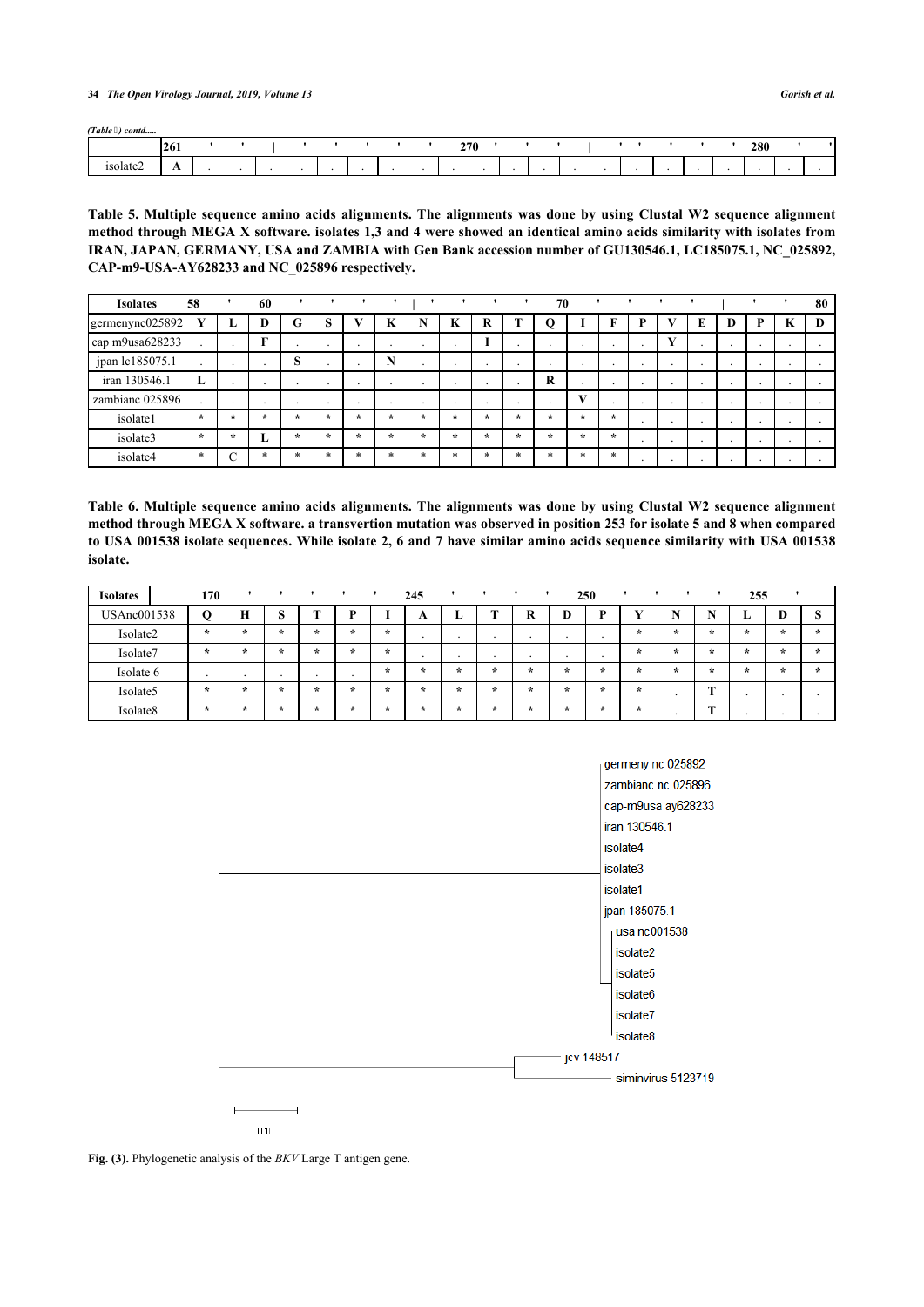Another notable finding in our study was that *BKV* isolate 5 was obtained from the tissue sample of a PCa patient from Southern Sudan. While *BKV* isolate 8 was amplified from the urine sample of a BPH patient from Western Sudan. Interestingly, cadmium contact and alcohol consumption were observed for these patients, and it was found that the first patient did not have cadmium contact and did not consume alcohol, while the second was only in contact with cadmium (Table **[2](#page--1-0)**).

#### **3.3. Phylogenetic Analysis Result**

Phylogenetic analysis of the sequences recovered from the GenBank as well as the sequences obtained from the patient samples was performed. Complete sequences retrieved from the Gen Bank were aligned. A phylogenetic tree was then constructed in order to assemble all the 8 isolates according to the *BKV* subtypes and subgroups. The results showed that all the Sudanese *BKV* isolates belonged to the *BKV* Subtype-1 and were arranged into two subgroups; three isolates were combined with the same clade of GU130546.1, LC185075.1, NC\_025892, CAP-m9-USA-AY628233 and NC\_025896. While the rest of the isolates were arranged together with the same clade with the USA isolate Gen Bank accession number NC\_001538 (Fig. **[3](#page--1-0)**). These data reflected the distribution of *BKV* genotypes observed in the worldwide population, suggesting that this cohort of reference strains are relevant.

# **4. DISCUSSION**

This study is not the first report on the molecular characterization of *BKV* in Sudan. However, most of the previous works have focused solely on the isolates associated with *BKV* nephropathy. Therefore, our study is the first of its kind to address the molecular characterization of *BKV* for PCa patients. Historically, *BKV* subtyping and subgrouping were based mainly on the phylogenetic analysis of some partial gene sequences (vp1 gene). While phylogenetic trees based on LTA sequences have been recently introduced and validated [[20\]](#page-8-8). This study was based only on the large T antigen gene product 176 bp to construct the phylogenetic tree. All the sequences of the samples were analyzed using various bioinformatics tools in order to understand genotype variability, molecular epidemiology and evolutionary adaptability of circulating strains. The purpose for focusing on the LTAg gene in our study was to determine the correlation between the *BKV* and prostate cancer in our previous work and to find a positive correlation between the presence of the virus and PCa and it is well known that LTAg promotes cellular transformation by interfering with the tumor suppressor functions of p53 [\[4](#page-7-3) - [6](#page-7-5)]. Thus, in this study, a point mutation was determined that could arise in this gene, resulting in antigen change. The latter event may affect the effectiveness of the antigen to bind with the antigen suppressing the tumor; this effect can be positive or negative.

In this study, there were two remarkable findings. Firstly, 3 out of 5 PCa *BKV* isolates were clustered into the same clade with Iranian and Japanese isolates. A previous study in Sudan revealed the *BKV* LTAg sequences among kidney transplant recipients and reported that three of these isolates had nucleotide similarities with the Japanese isolates. However, their study differed from our study in the clinical source of the

isolates. They obtained their isolates from the urine samples of kidney transplant patients while our isolates were originated from the tissue samples of the patients with a prostate disorder. Moreover, in Africa, our isolates have similar nucleotides sequences with Zambian *BKV* isolate, while Ibrahim *et al*. found a nucleotide similarity between their isolate and the Ethiopian isolate [\[30](#page-8-18)]. Another significant point was that among our studied isolates, 5 *BKV* isolates (2 from PCa patients, 2 from BPH patients and 1 from the urine of BPH patients) were clustered together in the same clade with the USA strain, however, the similarity was 99%. Having 5 isolates in the same clade despite controlling the PCR condition and preventing DNA contamination can be considered as a strong evidence that the Sudanese isolates are likely to be closer to each other and could show genetic characteristics different from other strains found in the gene bank. Another point which may support our statement is the presence of point mutation which appears to be silent in some isolates, such as 2, 7 and 6 or transversion mutation like isolates 5 and 8. This latest finding may need further investigation considering the fact that both the mutant *BKV* isolates were from the hospitals in South and West Sudan which are closely related regions.

The histological identification Gleason scores for prostate cancer samples 1, 2, 3, 4 and 5 were 7, 6, 8, 7 and 8, respectively. Only isolate 5, which had a Gleason score of 8, showed a mismatched mutation, while other scores showed identical sequences upon alignment except for isolate 2 in which there was a silent mutation that had no significant impact on the translated amino acids. The association of the transversion mutation with the highest Gleason score in this study could raises a question whether the mutant variant of the *BKV* leads to a more aggressive type of PCa or not? In order to answer this question, further studies should be conducted by the inclusion of more *BKV* isolates from patients with prostate cancer grades.

Our result documented the circulation of one subtype (*BKV* Subtype 1) among Sudanese PCa and BPH patients with different age and geographical affiliations, regardless of the prostate Cancer Gleason scores. This finding was similar to that obtained by Maryam *et al*. in 2018 who concluded that all the *BKV* strains which were included in their study were classified under subtype 1. This is not surprising because most previous studies have revealed that despite different clinical samples, subtype I predominates in all the geographical regions of the world with higher frequencies, while subtype IV occurs at lower rates; and subtypes II and III occur rarely [[31](#page-8-0) - [36](#page-8-19)]. Unfortunately, as only the LTAg gene was used to conduct the phylogenetic analysis, the *BKV* subtype 1 subgroups were not determined. The subgrouping of the *BKV* subtypes will be a very interesting topic for future studies.

In Sudan, there were no phylogenetic analysis reports on the *BKV* genome detected among patients with PCa and BPH tissues. In our study, more than 65% and 37% of studied samples were derived from PCa and BPH patients. Studies on the diversity of large T antigen gene sequences may have an implicit role in understanding the development of PCa by *BKV* because the LTAg gene, together with a small T antigen gene,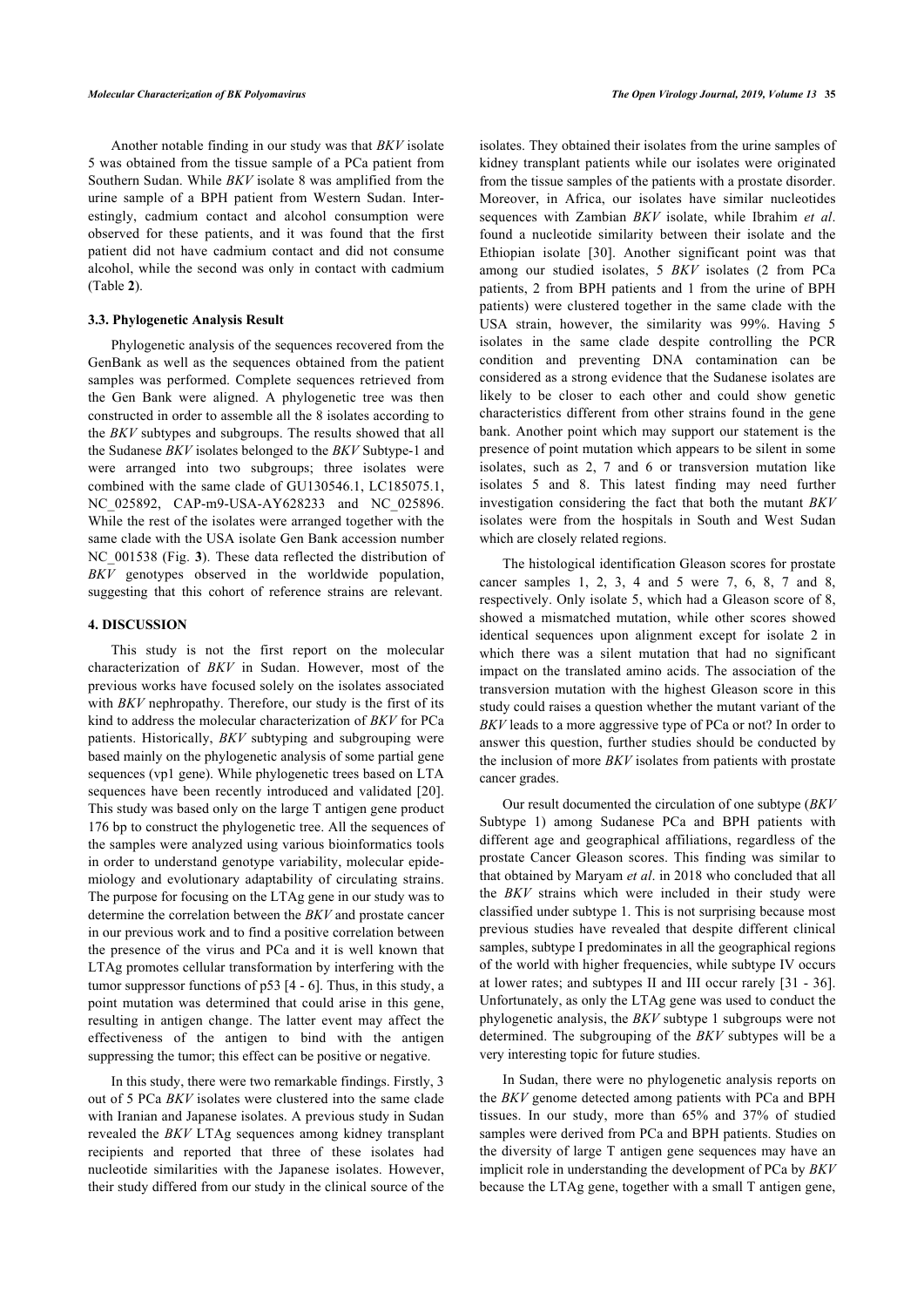produces antigens that are responsible for virus carcinogenesis [[18,](#page-8-7) [19](#page-8-6)]. Our study had some limitations. Due to a lack of funding, only LTAg gene sequences were used in this study. A few numbers of isolates were included in this study. Therefore, the results may not be generalized. Nevertheless, two new transversion mutations among all the studied patients were consistently reported. This latest finding has not been reported before among Sudanese patients, which increases the value of our findings.

# **CONCLUSION**

The results of this study emphasized the importance of early detection and characterization of newly emerging genotypes. It was concluded that all the *BKV* isolates which circulate among Sudanese prostate tumoral patients belonged to subtype 1, andtwo isolates showed transversion mutations within the large T antigen amino acids sequence (positions 253), in addition to the presence of a silent mutation in some other isolates. These findings highlighted the need for the molecular detection and typing of *BKV* in Sudan for a better demonstration of the relationship between the virus and PCa. Moreover, our sequence analysis was done on the Large T antigen gene rather than the VP1 gene which is used as a standard target for the determination of *BKV* subtypes. Therefore, further studies must be conducted on molecular genotyping of *BKV* in Sudan by studying phylogeny through the amplification of both the above-mentioned genes with the inclusion of more *BKV* isolates,focusing on prostate cancer grades and patient age in addition to their geographical affiliations as well as the performance of a cell culture, transfection and BKV rescue to demonstrate that DNA BKV belonged to initially replicating BKV viruses. These may enable a better demonstration of the correlation between the BKV isolates and PCa.

#### <span id="page-7-0"></span>**LIST OF ABBREVIATIONS**

<span id="page-7-1"></span>

| PCa         | Prostate Cancer              |
|-------------|------------------------------|
| BPH         | Benign Prostatic Hyperplasia |
| <b>LTAg</b> | Large Tumor Antigen          |
| RKV         | <b>BK</b> Virus              |
| <b>PCR</b>  | Polemrase Chain Reaction     |

# <span id="page-7-2"></span>**AUTHORS' CONTRIBUTION**

<span id="page-7-3"></span>BG and MO performed the main experiments, BG and MO collected patients' samples and information. BG and IS designed the experiments and wrote the manuscript. All the authors read and approved the final manuscript.

# <span id="page-7-5"></span><span id="page-7-4"></span>**ETHICS APPROVAL AND CONSENT TO PART-ICIPATE**

<span id="page-7-6"></span>The study was ethically approved by the ethical committee of Omdurman Islamic University and the Ministry of Health under reference no. 207MLS/2017, Sudan.

#### <span id="page-7-7"></span>**HUMAN AND ANIMAL RIGHTS**

<span id="page-7-8"></span>No animals were used in this research. All human research procedures followed were in accordance with the guidelines of the World Medical Association Declaration of Helsinki Ethical Principles for Medical Research Involving Human Subjects 1964.

# **CONSENT FOR PUBLICATION**

Informed consent from each patient and permission from the general managers of the hospitals were obtained.

#### **AVAILABILITY OF DATA AND MATERIAL**

The datasets used and/or analyzed during the current study are available from the corresponding author (Babbiker M.T. Gorish) on reasonable request.

#### **FUNDING**

None.

# **CONFLICT OF INTEREST**

The authors declare no conflict of interest, financial or otherwise.

# **ACKNOWLEDGEMENTS**

The authors gratefully acknowledge Miss EnasAbdelkafi who contributed significantly to the collection of the specimen. The author are also grateful to the research lab staff of the veterinary college at the Bahri University, namely Prof. Hind ALnasry, Dr. Mona Khair, Dr. Sufyan Kamal and Miss HalaAbdulgader, for their advice in the molecular analyses. Also, the authors are grateful to all the patients who participated in this study, with our wishes for them to cure very soon.

#### **REFERENCES**

- [1] Verhamme KM, Dieleman JP, Bleumink GS, *et al.* Triumph Pan European Expert Panel. Incidence and prevalence of lower urinary tract symptoms suggestive of benign prostatic hyperplasia in primary care--the Triumph project. Eur Urol 2002; 42(4): 323-8. [\[http://dx.doi.org/10.1016/S0302-2838\(02\)00354-8](http://dx.doi.org/10.1016/S0302-2838(02)00354-8)] [PMID: [12361895\]](http://www.ncbi.nlm.nih.gov/pubmed/12361895)
- [2] Grossman DC, Curry SJ, Owens DK, *et al.* US Preventive Services Task Force. Screening for Prostate Cancer: US Preventive Services Task Force Recommendation Statement. JAMA 2018; 319(18): 1901-13.

[\[http://dx.doi.org/10.1001/jama.2018.3710\]](http://dx.doi.org/10.1001/jama.2018.3710) [PMID: [29801017](http://www.ncbi.nlm.nih.gov/pubmed/29801017)]

- [3] Rodríguez H, Levican J, Muñoz JP, *et al.* Viral infections in prostate carcinomas in Chilean patients. Infect Agent Cancer 2015; 10: 27. [\[http://dx.doi.org/10.1186/s13027-015-0024-y\]](http://dx.doi.org/10.1186/s13027-015-0024-y) [PMID: [26330890](http://www.ncbi.nlm.nih.gov/pubmed/26330890)]
- [4] Delbue S, Matei DV, Carloni C, et al. Evidence supporting the association of polyomavirus BK genome with prostate cancer. Med Microbiol Immunol (Berl) 2013; 202(6): 425-30. [\[http://dx.doi.org/10.1007/s00430-013-0304-3\]](http://dx.doi.org/10.1007/s00430-013-0304-3) [PMID: [23821367](http://www.ncbi.nlm.nih.gov/pubmed/23821367)]
- [5] Elimam ME, Abdelraof S. Incidence of carcinoma of the prostate in patients with normal prostatic specific antigen following prostatectomy. Glob J Medi Res 2013; 13: 26-35.
- [6] Provenzano M, Keller P. The potential therapeutic usefulness of targeting BK polyoma virus in prostate cancer. Chemo Open Access 2015; 5: 1.
- [7] Martinez-Fierro ML, Leach RJ, Gomez-Guerra LS, *et al.* Identification of viral infections in the prostate and evaluation of their association with cancer. BMC Cancer 2010; 10: 326. [\[http://dx.doi.org/10.1186/1471-2407-10-326\]](http://dx.doi.org/10.1186/1471-2407-10-326) [PMID: [20576103\]](http://www.ncbi.nlm.nih.gov/pubmed/20576103)
- [8] Wright JL, Lin DW, Stanford JL. Circumcision and the risk of prostate cancer. Cancer 2012; 118(18): 4437-43. [\[http://dx.doi.org/10.1002/cncr.26653\]](http://dx.doi.org/10.1002/cncr.26653) [PMID: [22411189](http://www.ncbi.nlm.nih.gov/pubmed/22411189)]
- [9] De Marzo AM, Platz EA, Sutcliffe S, *et al.* Inflammation in prostate carcinogenesis. Nat Rev Cancer 2007; 7(4): 256-69.